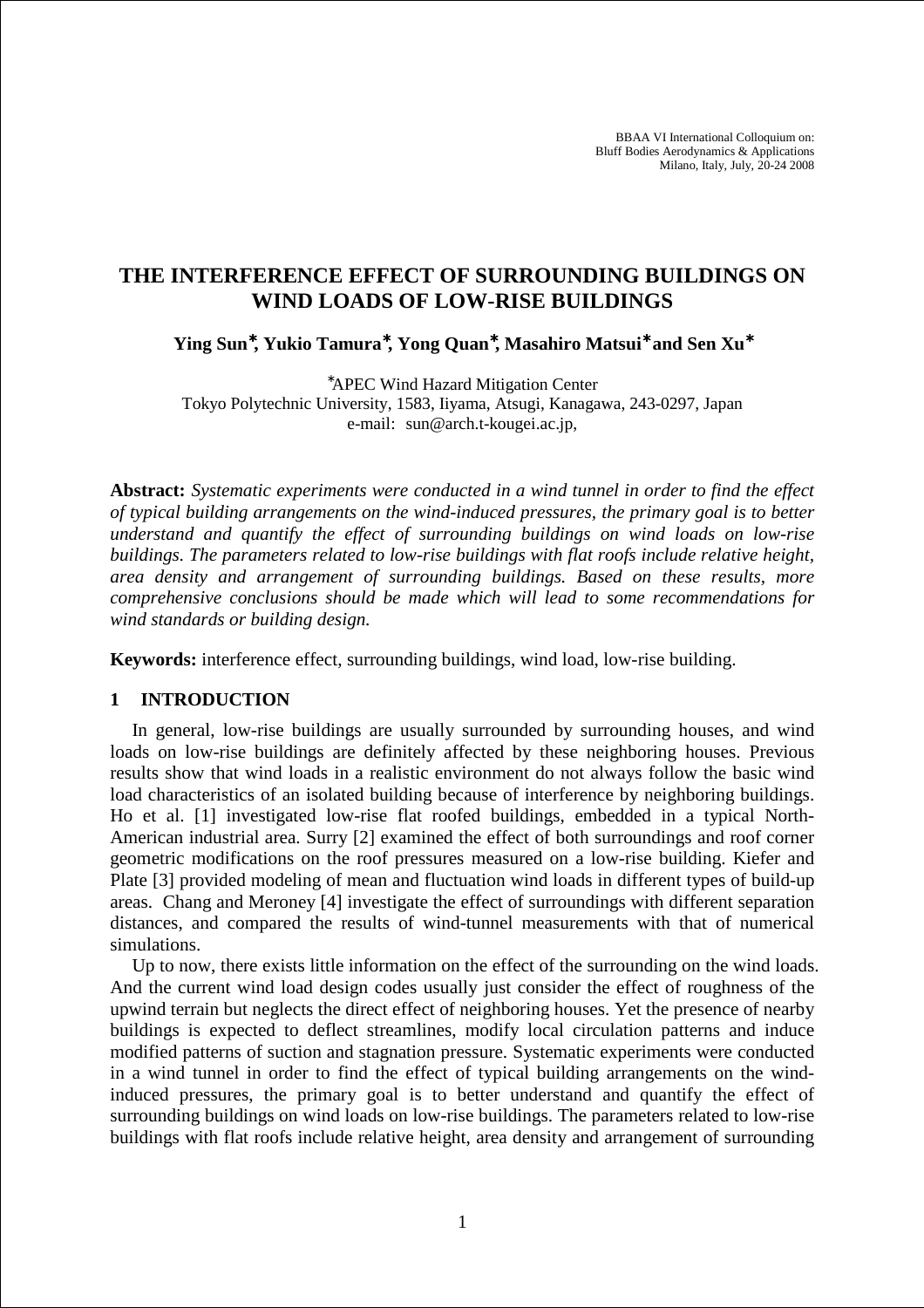#### **Ying Sun, Yukio Tamura, Yong Quan, Masahiro Matsui and Sen Xu**<sup>∗</sup>

buildings. Based on these results, more comprehensive conclusions should be made which will lead to some recommendations for wind standards or building design.

# **2** WIND TUNNEL TEST

Pressure measurement wind tunnel tests on low-rise buildings were executed in the Boundary Layer Wind Tunnel, in the Tokyo Polytechnic University, Japan. The length scale was set at  $1/100$  the velocity scale was assumed at  $1/3$ . The suburban terrain corresponding to terrain category III in AIJ (2004) was chose as the tested wind field. The wind velocity profile and turbulence intensity profile of the simulated wind field are shown in Fig. (1).



Figure 1: The 1/100 simulated suburban wind field Figure 2: Definition of  $C_A$ 

The flat-roofed low-rise building models for test have same plan size of 24cm length and 16cm width, and three model heights (*H*), 6cm, 12cm and 18cm. In wind tunnel, A large number of 'dummy' models of similar dimensions were constructed to represent surrounding buildings, and area density  $C_A$  was defined as,

$$
C_A = \frac{\text{area occupied by buildings}}{\text{area of site}} = \frac{bd}{BD} \tag{1}
$$

where, b and d are the breadth and depth of the buildings. B and D are the average distances between corresponding points on adjacent buildings in two coordinate directions, as shown in Fig. (2). The target model is set at the center of a turnable of 200cm, surrounded buildings are arranged in 3 kinds of orders (i.e. regular, staggered, random), as shown in Fig. (3), with 8 different area density *C<sup>A</sup>* (0.1, 0.15, 0.20, 0.25, 0.30, 0.40, 0.50 0.60), and the heights of surrounding building models  $(H_s)$  are also varied in 60, 120, 180cm. Each of the experimental models is set on the turntable in isolation settings which are called isolation test cases. The test results of the isolation test cases are referred to as the standard values.



In this test, the sampling frequency was 781.25Hz and the sampling period was 18 seconds for each sample, corresponding to 23.4Hz and 10 minutes in full scale. Each test case was sampled 10 times. The test data were then low-pass filtered at 300Hz.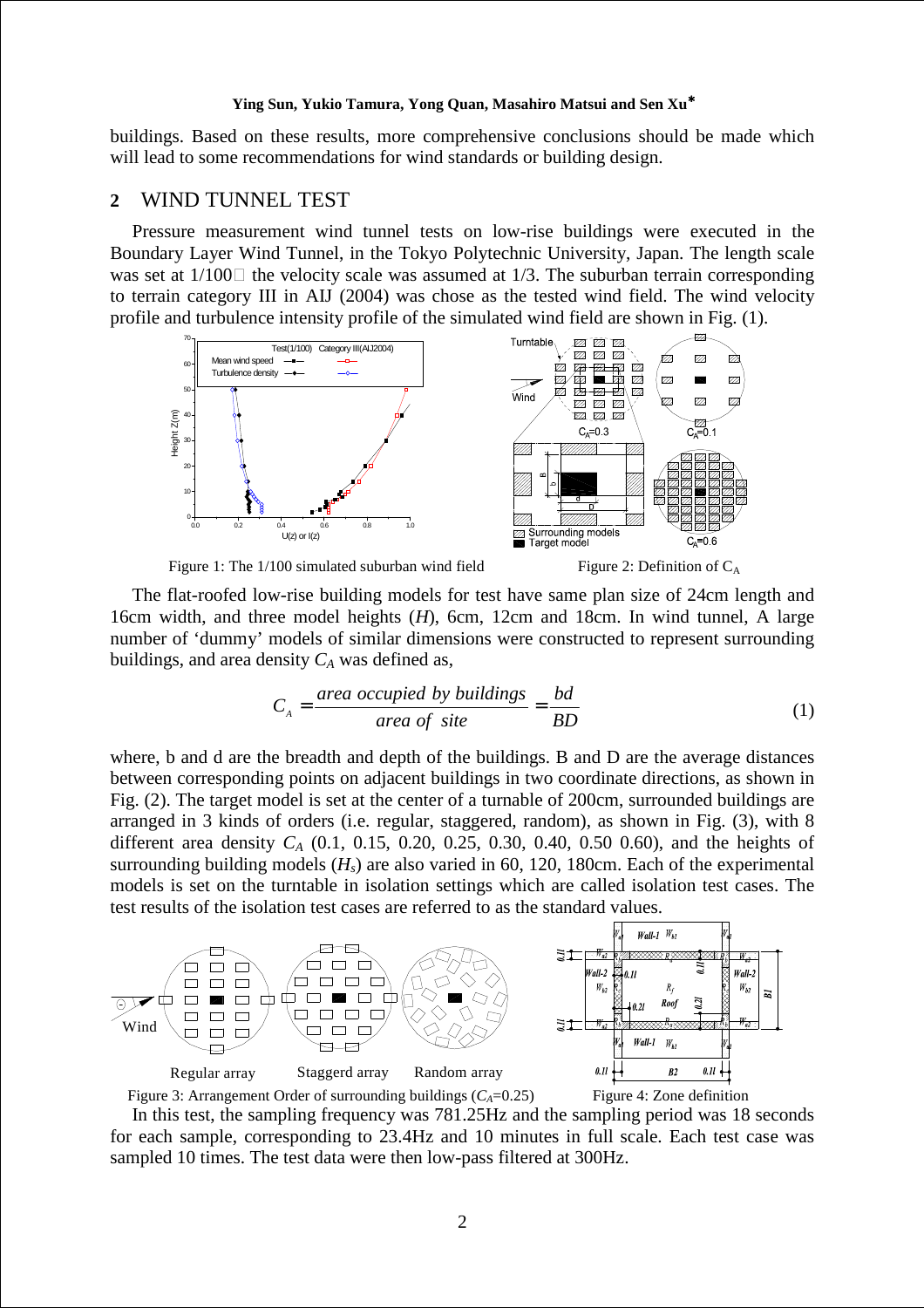#### **Ying Sun, Yukio Tamura, Yong Quan, Masahiro Matsui and Sen Xu**<sup>∗</sup>

In order to quantify the effect of surrounding buildings to the wind loads of target building, the interference factor, *C<sup>I</sup>* , which represents the change of statistical pressure coefficients caused, is expressed as:

$$
C_I = C_{p,sur} / C_{p,iso} \tag{2}
$$

where,  $C_{p,sur}$  and  $C_{p,iso}$  are the local extreme pressure coefficients over all wind directions measured under the experimental model surrounded by neighboring houses and under the isolated test case, respectively. Furthermore, the area-average values of  $C_I$  for building surface zones defined by AIJ2004 shown in Fig. (4) are calculated as well, where the whole surface Roof, Wall-1 and Wall-2 is denoted for the positive extreme cases.

# **3 RESULTS AND DISCUSSION**

#### **3.1 The effect of area density of surrounding buildings**

High suction pressures over the building surface are significantly reduced for a building surrounded by other buildings compared to the isolated building in the same approach flow, in terms of the peak, mean or root mean square (RMS) Cp. All three statistical interpretations of pressure variation are significantly reduced by the presence of surrounding buildings. See Fig. (5) for detailed Cp comparisons on a single building and all surrounding cases depending on the different  $C_A$ , where 0.0 means isolated case.



Figure 5: Pressure coefficients (peak, mean and RMS) on the centerline of building under different *CA* at the azimuth of 0,  $H=12$ cm,  $H<sub>S</sub>=12$ cm, in regular arrange order

As the density of surrounding buildings increases, the average peak negative wind pressure coefficients on most of the zones decreases, especially for the average peak negative wind pressure coefficients in regular order, as shown in Fig.(6). At the case of relative height ratio of *HS/H*=1, the peak positive wind pressure coefficients of roof are increased nearly 20% with the increase of the density of surrounding buildings in sparse density cases  $(C_A < 0.2)$ , but for other zones, there are significant decrease with the increase of *CA*.



under different area density cases,  $H=12$ cm,  $H<sub>S</sub>=12$ cm with different relative height ratio,  $C<sub>A</sub>=0.1$ , 0.3, 0.6

Figure 6: Interference factors for peak wind pressures Figure 7: Interference factors for peak wind pressures

#### **3.2 The effect of relative height ratio of surrounding buildings to target building**

As noted previously, the different building height configurations are considered. Depending on the relative height ratio (the ratio of height of surrounding buildings to that of